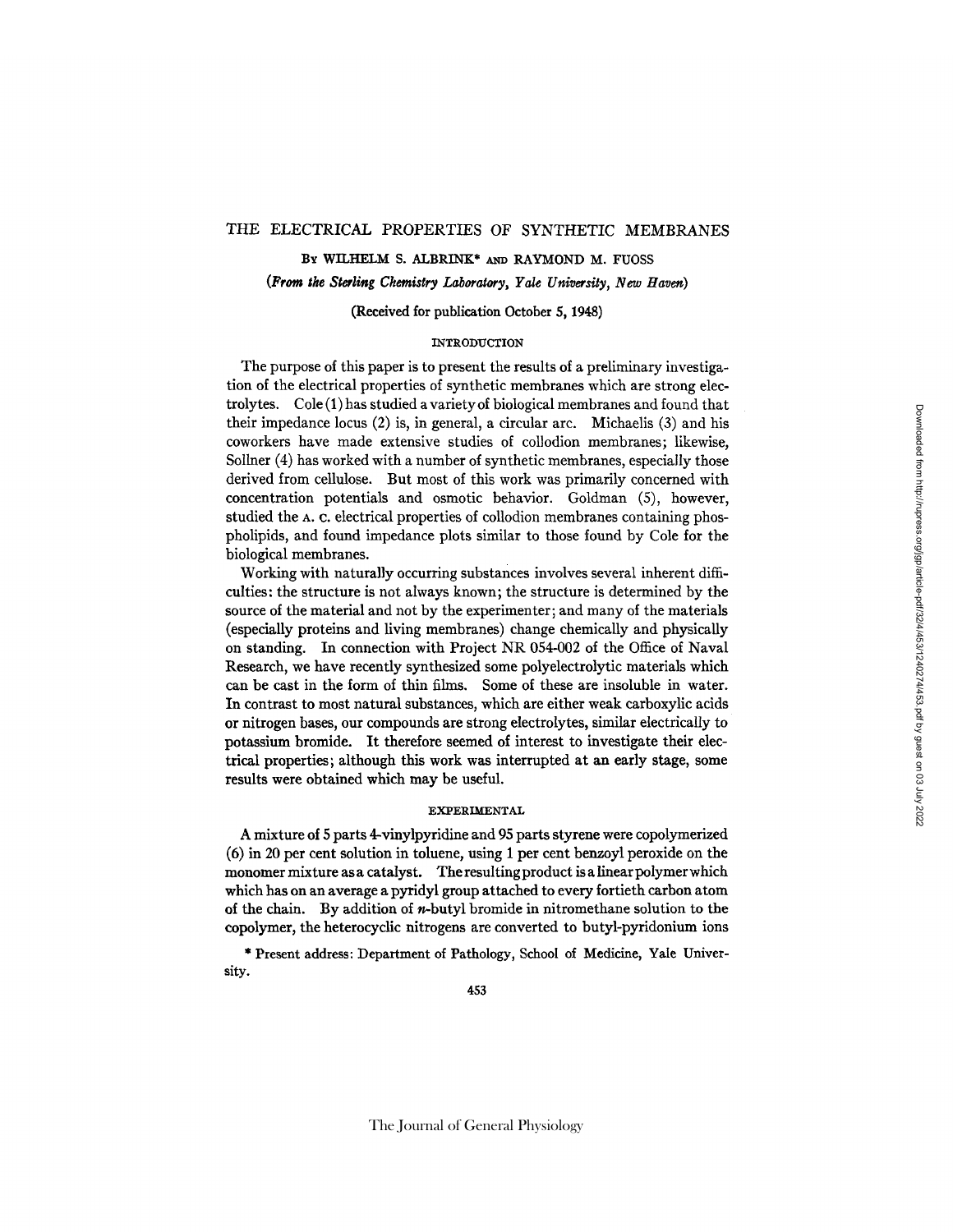## 454 ELECTRICAL PROPERTIES OF SYNTHETIC MEMBRANES

and the resulting structure is now a polyelectrolyte, with large cations and small, mobile counter ions. Solutions of the polyelectrolyte in methyl ethyl ketone gave by our usual casting technique (7) films which were much too brittle to handle. On plasticizing with 30 per cent by weight of dutrex 25 (Shell Oil Company; suggested by Mr. Robert L. Speer), films were obtained which were pliable when warm.

These films were clamped between the halves of a split conductance cell (internal diameter, 22 mm.) with platinized disc electrodes about 40 mm. to each side of the membrane. The cell was then filled with electrolyte and the composite series circuit

### Electrolyte / Membrane / Electrolyte (I)

was measured at various frequencies in the audio-range, using a General Radio type 716 C bridge. The cell was placed in a metal box for electrical shielding; shield and one electrode were connected to the grounded point of the bridge and the other electrode to the "unknown" terminal. For more precise work, a guarded circuit should, of course, be used. Correction was made for lead and stray capacity. Measurements were made at room temperature *(ca.* 26 °) ; our cell design was not suitable for thermostatting.

Bridge balance drifted very rapidly immediately after filling the cell with electrolyte or after changing electrolyte, but gradually settled down to reasonable constancy after about 24 hours. These drifts were largely due to the diffusion involved in setting up equilibrium between the ions in the solution and those in the membrane. As a matter of fact, the membrane acts much like an exchange resin; the polycations are immobilized in the membrane while the anions are free to diffuse into and through it.

#### RESULTS

Results for a typical membrane in 0.1 N potassium bromide are shown in Table I, where frequency, (observed) equivalent parallel capacitance, and (observed) tangent of loss angle are given in the first three columns. The average thickness of the membrane, computed from weight  $(0.173 \text{ gm.})$  and area  $(3.8 \text{ m.})$ cm.<sup>2</sup>) was 0.0140 cm.; the equivalent geometrical capacitance  $C_0$  of the membrane was 24.4  $\mu$ t. The resistance of the cell, filled with 0.1 N potassium bromide and without the membrane barrier, was 177 ohms; since the resistance of the aggregate (I) was of the order of many megohms, we may neglect the resistance of the electrolyte used to make contact with the membrane and assume the capacity and tangent of Table I to refer to the membrane alone.

If we consider the membrane and the electrolyte it contains as a parallel circuit, the resistance element  $R<sub>x</sub>$  is given from the observed data by the familiar relationship

 $\tan \delta = 1/\omega C_x R_z$ .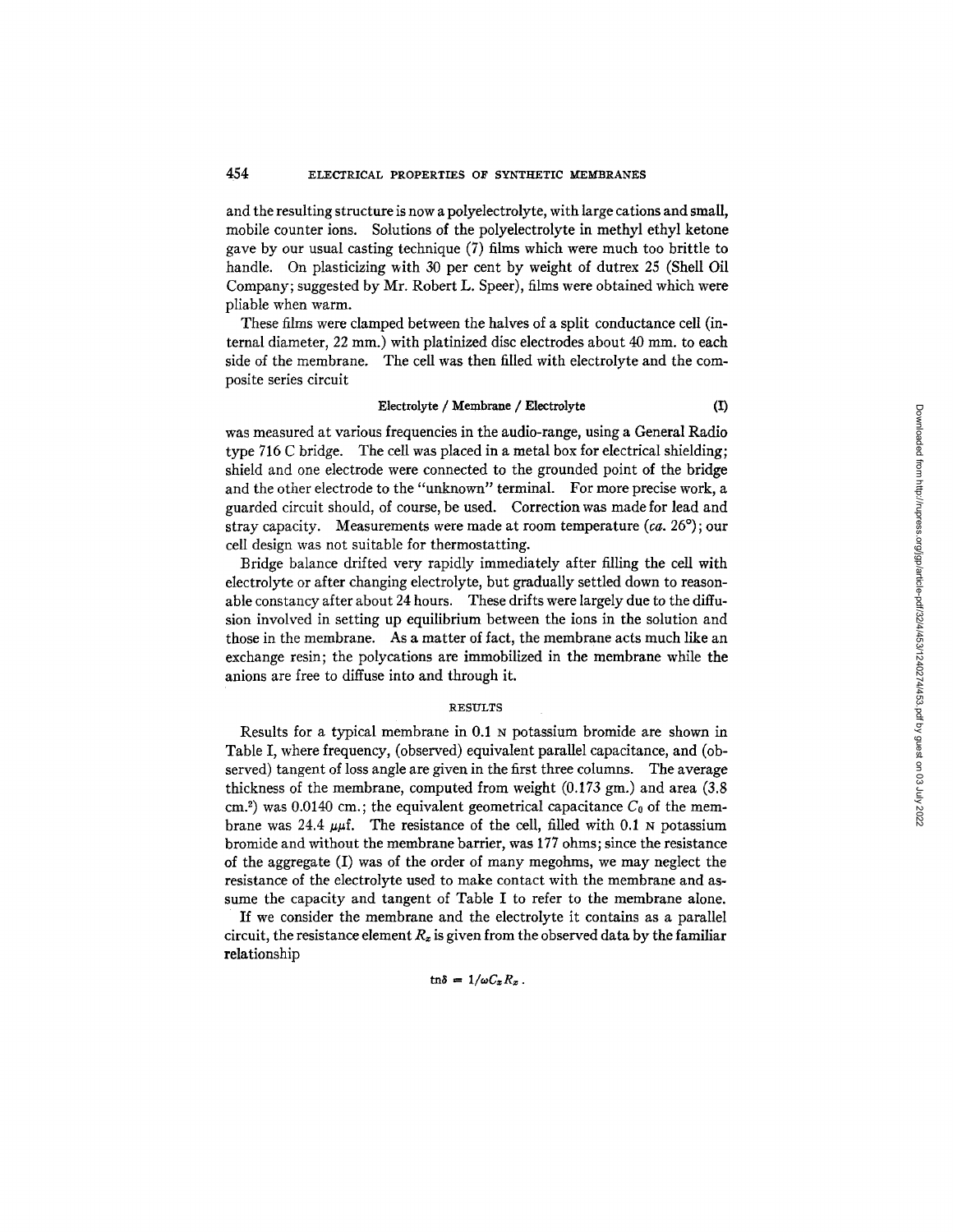Cole and his coworkers usually convert their data to the equivalent *series* circuit by means of the equations

$$
R_{\epsilon} = \frac{R_x}{1 + (R_x C_x \omega)^2} = \frac{1}{\omega C_x} \frac{\ln \delta}{1 + \ln^2 \delta}
$$

$$
-X_{\epsilon} = \frac{R_x^2 C_x \omega}{1 + (R_x C_x \omega)^2} = \frac{1}{\omega C_x} \frac{1}{1 + \ln^2 \delta}
$$

A plot of  $(-X_s)$  against  $R_s$  gives a circular arc. We have computed the observed values of  $C_z$  and tn  $\delta$  of Table I to the corresponding equivalent series quantities; these data are shown in Fig. 1. It will be seen that the points lie on a curve, which over its somewhat limited range can be fitted by a circular arc

TABLE I *Electrical Properties of Membrane of Copolymer 4-Vinyl-N-n-Butyl Pyridonium Bromide-Styrene* 

|                  | $c_z$                | $tn \delta$ | e"   | ď       |
|------------------|----------------------|-------------|------|---------|
| $100c$ .         | $342.0 \mu \text{m}$ | 0.427       | 0.94 | (14.02) |
| $150$ $\cdot$    | 308.8                | 0.334       | 0.84 | (12.58) |
| $200$ $\cdot$    | 292.0                | 0.280       | 0.81 | (11.97) |
| 400 <sup>"</sup> | 266.4                | 0.196       | 0.86 | (10.92) |
| 500 "            | 260.5                | 0.175       | 0.85 | (10.58) |
| $1$ kc.          | 242.0                | 0.126       | 0.74 | 9.91    |
| 2 <sup>ii</sup>  | 232.6                | 0.099       | 0.69 | 9.55    |
| 5 <sup>''</sup>  | 223.6                | 0.075       | 0.59 | 9.15    |
| $10$ "           | 216.0                | 0.064       | 0.52 | 8.85    |
| $20$ "           | 211.0                | 0.058       | 0.48 | 8.65    |

whose center lies just below the horizontal axis. The extrapolated limit corresponding to zero frequency is 13.0 megohms, which agrees with the value found by another extrapolation method which will be described shortly. Our lowest frequency, 100 cycles, carries us only about one-third the way around the arc; it is obvious that very low frequencies would be needed to reach the descending limb of the curve for our membranes. The similarity to the curves for natural membranes is, however, unmistakable.

It seems reasonable to assume that part of the in-phase current through the membrane is purely electrolytic, and part of it is an A. C. loss associated with a relaxation process. This suggests another analysis of the data. Suppose we calculate the electrolytic loss, subtract this from the total in-phase component, and then examine the resulting admittance which will be the response due to the membrane itself. A specific conductance  $\kappa_0$  is equivalent (8) to an ionic loss factor  $e''$ , at frequency f given by

$$
\epsilon''_i = 9\kappa_0 \times 10^{12}/5f. \tag{1}
$$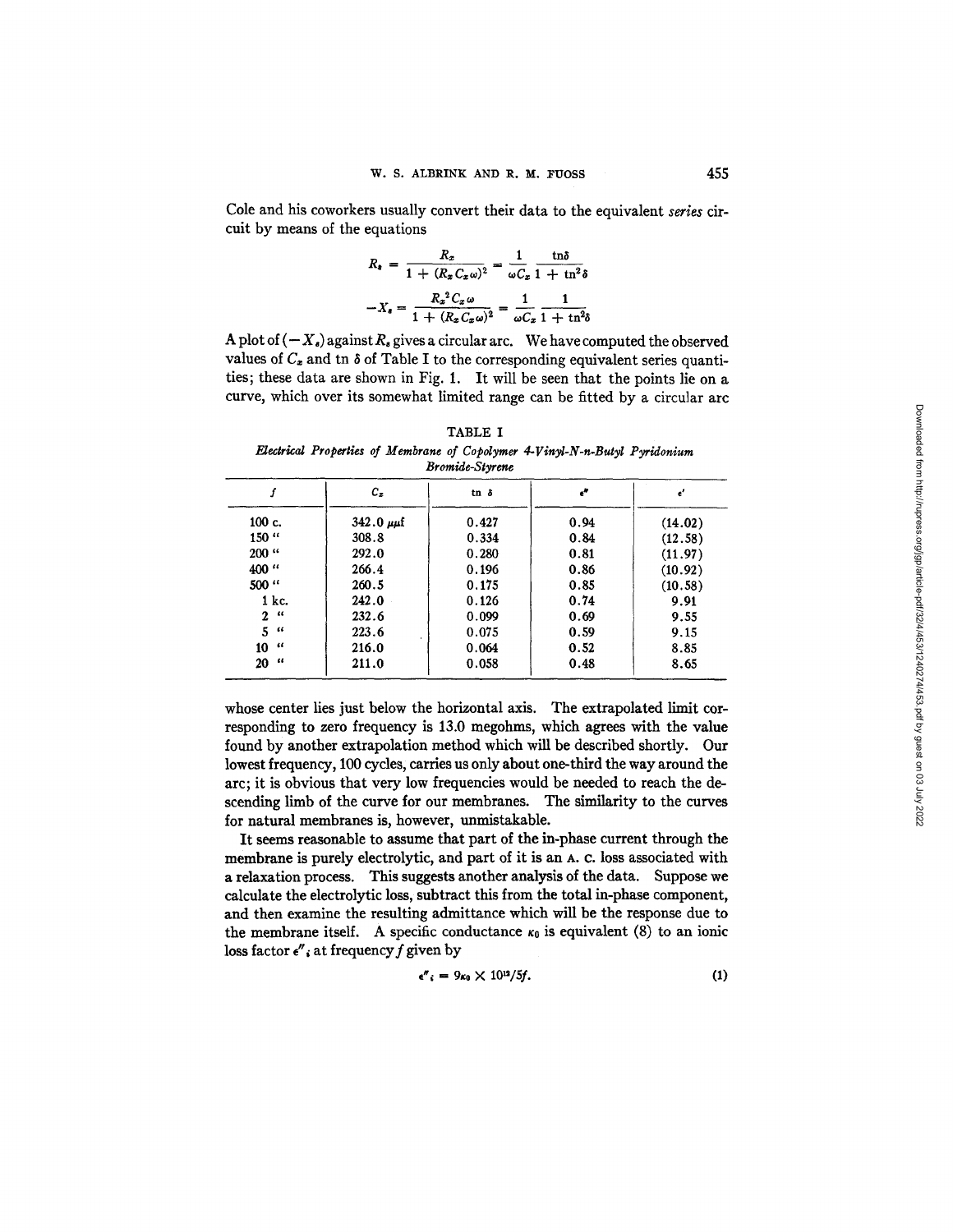The total loss factor observed,  $\epsilon''_t$ , is then

$$
\epsilon''_t = \epsilon'' + \epsilon''_t \tag{2}
$$

where  $\epsilon''$  is the power absorption per cycle due to A. c. mechanisms such as dipole rotation. If we recall that

$$
\tan \delta = \epsilon'' \, i/\epsilon' = \epsilon'' \, i \, C_0/C_x \tag{3}
$$



FIG. 1. Cole plot for synthetic membrane.

where  $C_x$  is the measured unknown capacity and  $\epsilon'$  is dielectric constant, we have, on substitution of  $(1)$  and  $(3)$  into  $(2)$ 

$$
fC_x \text{ th}\delta = 1.8 \times 10^{12} C_0 \kappa_0 + \epsilon'' C_0 f \tag{4}
$$

Equation (4) furnishes a convenient means of analyzing the data to separate A. C. and D. C. components, because  $\epsilon''$  does not, as a rule, change rapidly with requency at low frequencies for polymeric systems (9). As shown in Fig. 2, a plot of  $fC_z$  tn  $\delta$  against frequency is linear and extrapolation to zero frequency determines the ionic conductance  $\kappa_0$ :

$$
\kappa_0 = (fC_x \, \text{tn}\delta)_{f=0}/1.8 \times 10^{12}C_0 \tag{5}
$$

where  $(f C_{\varepsilon} \text{ in } \delta)_{I=0}$  is the intercept I at zero frequency. For the example of Table I and Fig. 2, we find  $\kappa_0 = 2.8 \times 10^{-10}$  mho. Membranes were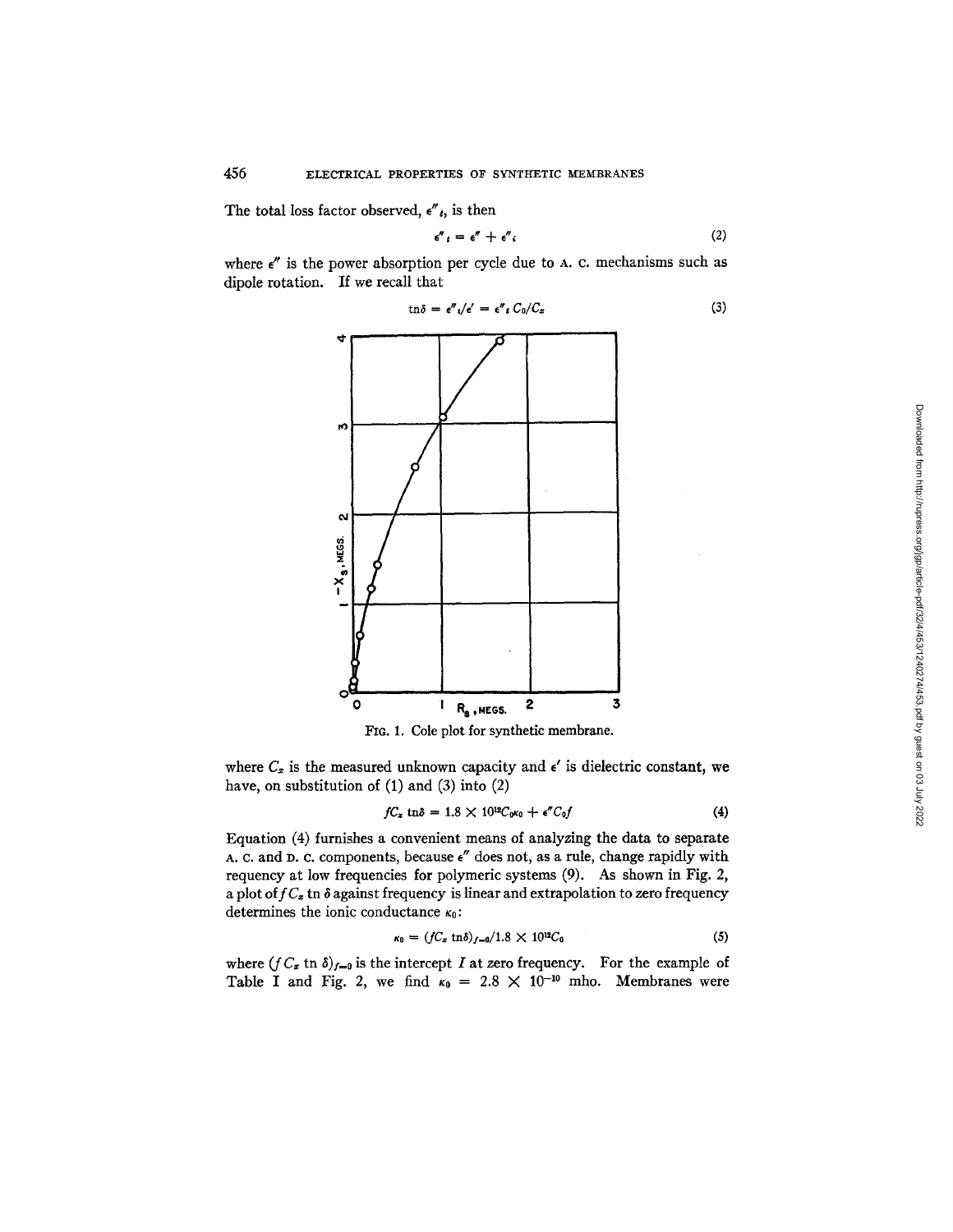measured in other electrolytes, including hydrobromic acid and potassium hydroxide solutions; very briefly summarized, the D. C. conductance of the membrane changed with the electrolytic environment, *but the a. c. properties were substantially unaffected.* 

The difference between  $C_z$  tn  $\delta$  and the ratio of intercept to frequency then gives the A. c. loss factor after division by the geometrical capacitance  $C_0$ :



$$
\epsilon'' = (C_z \ln \delta - I/f)/C_0 \tag{6}
$$

These values are given in the fourth column of Table I; the dielectric constants,

$$
\epsilon' = C_x/C_0 \tag{7}
$$

are given in the fifth.

A plot of the loss factors *versus* logarithm of frequency is given as the middle curve of Fig. 3 (ordinates fight) ; the data at low frequencies scatter somewhat, because they represent a small difference between large quantities  $(cf. Fig. 2)$ but a maximum in the decade between I0 and 100 cycles is indicated. The very slow decrement in the audio-frequency range suggests the presence of a wide distribution (10) of relaxation times in the membrane. When dielectric constant is plotted against  $\log f$ , an approximately linear curve is obtained in the audio-frequency range, which is again characteristic of a broad distribution. A sharp rise in apparent dielectric constant is noted below 1 kilocycle; we are inclined to ascribe this to electrode polarization and to assume that the dielectric constant of the membrane follows the solid curve in Fig. 3. (Similar fictitious sharp rises in dielectric constant have been observed for other systems (11) at low frequencies.)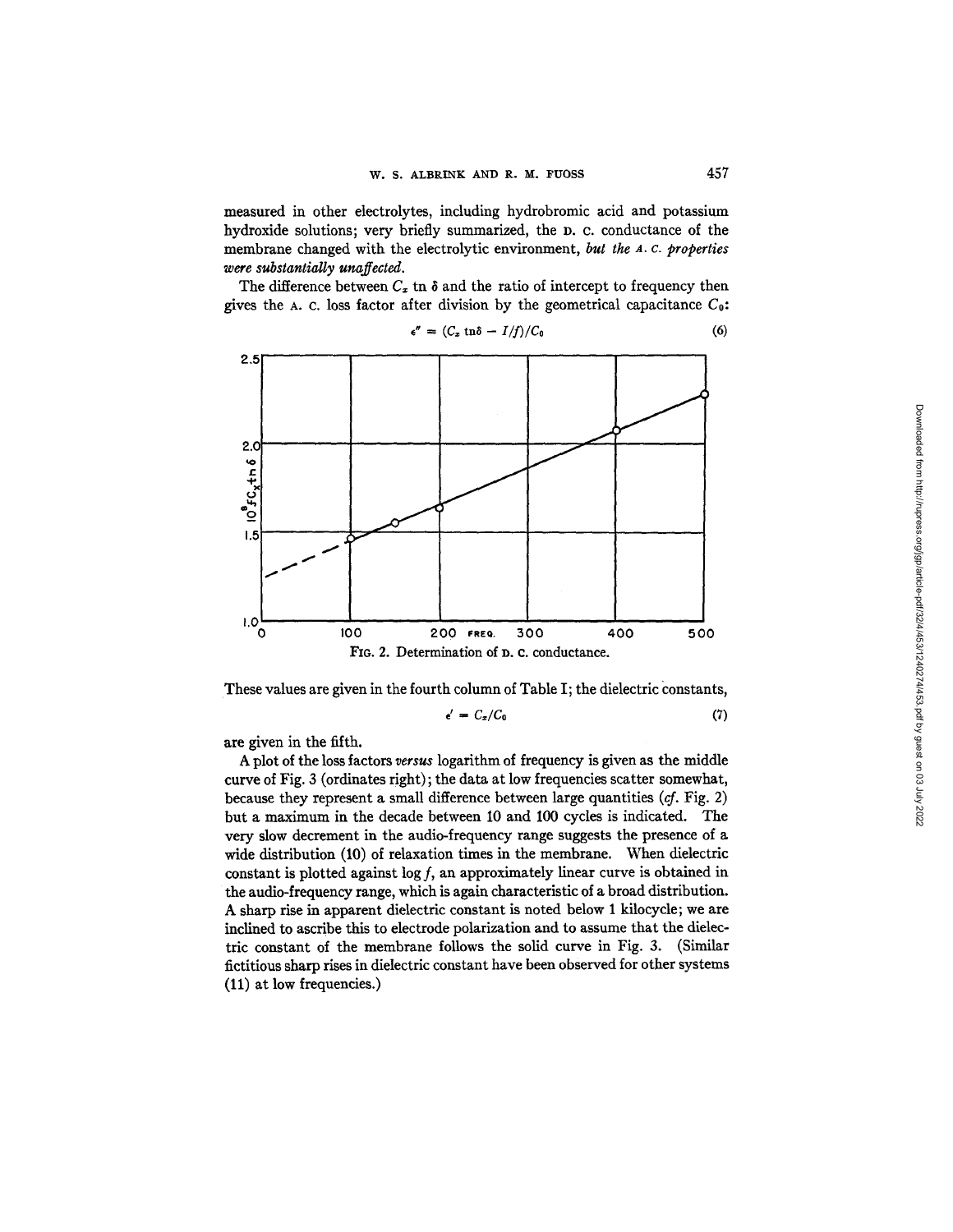In order to compare the data with those for other systems, we used the method of Fuoss and Kirkwood (10): a plot of hyperbolic anticosine of the ratio  $({\epsilon''_m}/{\epsilon''})$  against logarithm of frequency is shown as the lower curve of Fig. 3. For  $e''_m$ , the maximum value of the A. c. loss factor, we used 0.90. The audio-frequency points lie on a straight line with slope 0.475; multiplica-



tion by 0.4343 gives 0.206 as the value of  $\alpha$ , the distribution parameter (10). Extrapolation of the audio-frequency (12) data to  $ch^{-1}(\epsilon''_{m}/\epsilon'') = 0$  determines  $\log f_m = 1.70$ ; i. e., the peak loss is at 50 cycles. Using Table VII of reference 12, we find that  $\alpha = 0.206$  corresponds to  $\beta = 0.284$ . By extrapolating the solid curve at the top of Fig. 2 to  $\log f = 1.70$ , we find  $\epsilon'_m = 11.5$  as the dielectric constant of the membrane at the frequency corresponding to maximum loss. Using equations (19) and (20) of reference 12, we find  $\epsilon_0 = 15.5$  as the static dielectric constant and  $\epsilon_{\infty} = 7.5$  as the limiting dielectric constant of the membrane. The latter value is much higher than the probable index of re-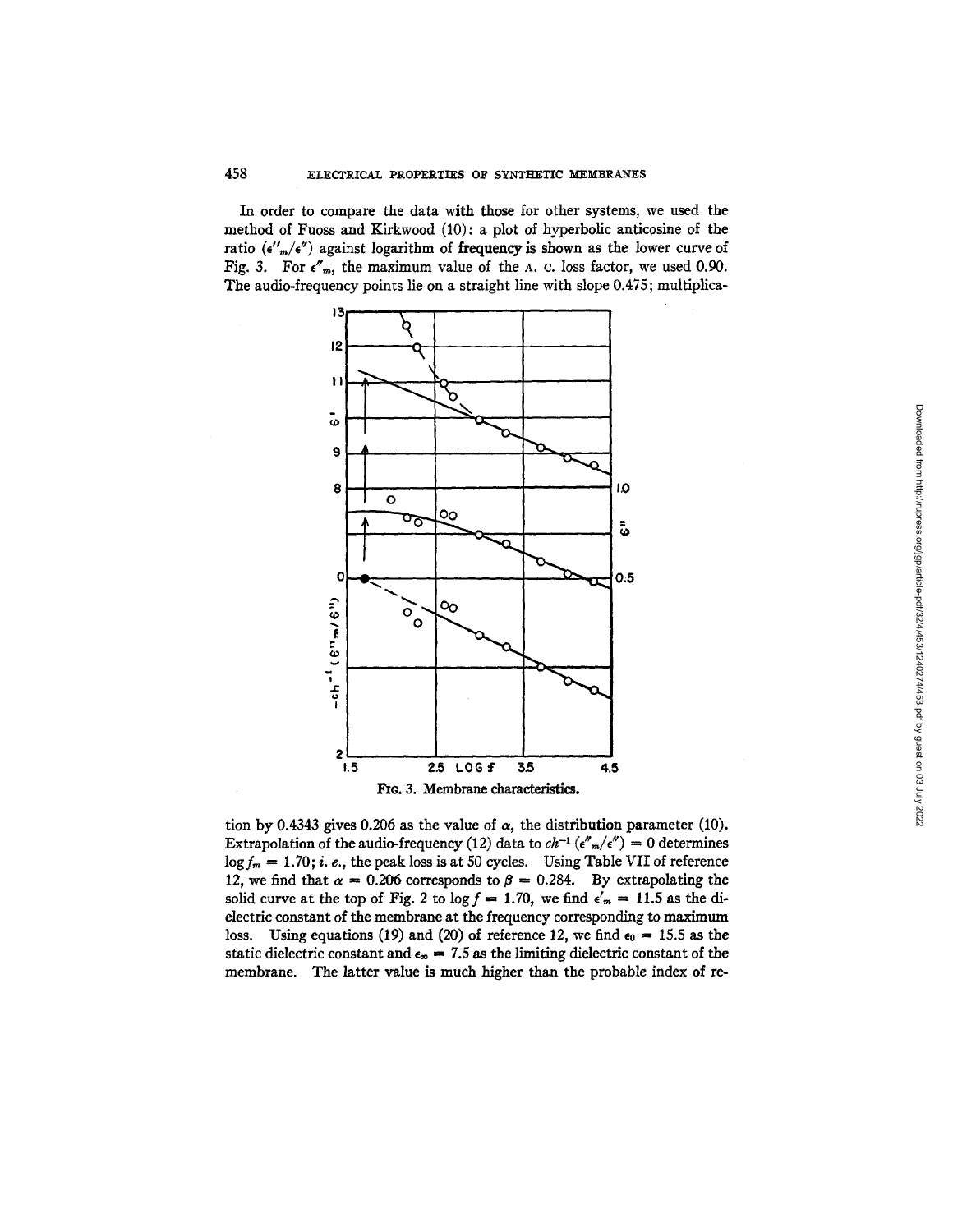fraction; it seems pointless to discuss this item until further data are available, because our value of  $C_0$  for example, may, be incorrect.

From the values of  $\beta$ ,  $\epsilon'$ <sub>m</sub>, and  $\epsilon''$ <sub>m</sub>, we may, however, compute the constants of a circular arc which is shown as the solid curve in Fig. 4. With the exception of the 100 cycle point, the data conform very well to this arc.

The results show that the synthetic membrane gives an impedance locus which is similar to that found for biological membranes; furthermore, we can separate the total electrical response into an in-phase electrolytic conductance superimposed on a purely A. c. mechanism. This suggests that a similar interpretation might be applied to the data on the natural membranes. If we had a pure capacity parallel with an electrolytic resistance, the  $X_s - R_s$  plots would



FIG. 4. A. C. components of synthetic membrane.

be true semicircles; as A. c. loss develops in the capacitative component, the center of the arc drops below the horizontal axis. But regardless of the properties of the capacitor, the center will always be near the axis when the parallel resistance is low; in other words, a high electrolytic conductance can mask the properties inherent in the structure of the membrane itself. In our membranes, for example, the broad distribution of relaxation times characteristic of the polymer structure is revealed only after correction is made for the electrolytic conductance.

In any case, the data clearly show that synthetic membranes which contain polar groups, and which permit ion exchange, give A. c. electrical properties which are similar in a general way to those exhibited by biological membranes. As suggested in the introduction, it does seem that the synthetic membranes offer another tool in biological research, because, within reasonable limits, their structure and environment may be varied at will. Analogies in electrical properties between natural and synthetic membranes may then permit some conclusions about the structure of the former.